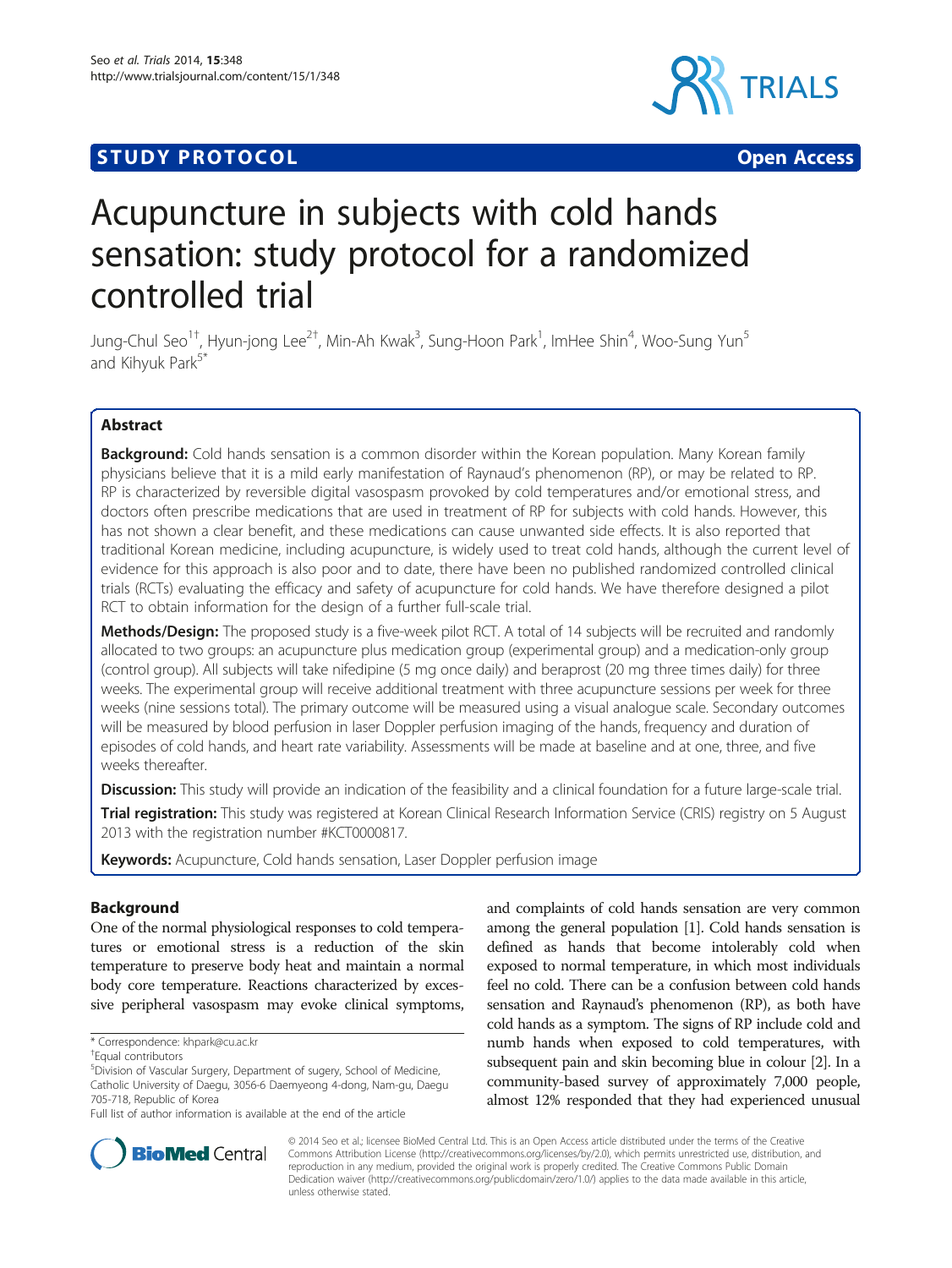sensitivity to cold temperatures in their fingertips or toes [[3,4](#page-5-0)]. This may be due to a mild, early manifestation of Raynaud's phenomenon (RP) or may be related to RP [\[1,5](#page-5-0)], which is characterized by a reversible digital vasospasm provoked by cold temperatures and/or emotional stress [[6](#page-5-0)]. A study by Choi et al. [\[7\]](#page-5-0) found that in South Korea, 43% of patients with an abnormal cold sensation in the hands or feet had RP, and that primary RP represented 73% of cases of RP, and many family physicians prescribe medications for cold hands sensation based upon treatment recommendations for RP [\[8\]](#page-5-0).

The exact prevalence of primary RP is unknown. It is a common disorder, especially in the general practice setting [\[9\]](#page-5-0), and its prevalence is thought to be high compared with the low number of patients who seek treatment for it [[10\]](#page-5-0). The treatment is mostly dependent on the etiology of the disorder and on the presence and severity of the individual symptoms. Lifestyle modifications including avoidance of cold exposure and caffeine, discontinuation of smoking, and sufficient body insulation, are the first line of treatment for the prevention of vasospasm [\[11,12\]](#page-5-0). If these modifications are insufficient, calcium channel blockers are the most widely used pharmacological agents for treatment [[4,13,14](#page-5-0)], and in severe forms of RP, prostaglandins, endothelin-1 receptor antagonists, and specific inhibitors of phosphodiesterase-5 are the treatments of choice [\[6\]](#page-5-0). Although a wide variety of medications are used for treatment of RP, none have been shown to have a clear benefit, and all may be associated with unwanted side effects including headache, flushing, and dizziness. There is currently no gold standard or universal guideline for the treatment of RP [[6](#page-5-0),[15\]](#page-5-0).

In Korea, traditional treatments including acupuncture and herbal medications have been widely used to treat cold hands for many years, and there are a number of published reports regarding these treatments for cold hands [\[16-18](#page-5-0)]. Nonetheless, the present level of evidence is poor because of small sample sizes or short durations of these published studies. In addition, even though there are a few published randomized controlled trials (RCT) regarding acupuncture and RP [\[19,20](#page-5-0)], there is no published RCT evaluating the efficacy and safety of acupuncture in subjects with cold hands sensation. The need remains for more rigorous studies that will elucidate the efficacy and safety of acupuncture for subjects with cold hands sensation. The aim of the present study was to collect preliminary data on acupuncture compared with conventional pharmaceutical agents alone for the treatment of cold hands sensation. The results of this study will provide evidence for the feasibility of this trial design as well as basic data for a large-scale RCT of acupuncture for subjects with cold hands sensation.

#### Hypotheses

In this randomized controlled two-arm clinical trial, we will evaluate the acupuncture treatment as an adjunct therapy to cold hands sensation. The hypothesis is that the addition of acupuncture treatment to medication reduces the severity of cold hands sensation (measured using a visual analogue scale (VAS)) significantly more than medications alone.

# Methods/Design

# Design

The study is a randomized controlled pilot clinical trial. It is designed to obtain basic information of a further full-scale trial about acupuncture treatment in subjects with cold hands sensation. The protocols to be used adhere to the principles of the Declaration of Helsinki and have been approved by the Institutional Review Board of Daegu Catholic University Hospital (approval number IORG0004453), where the study will take place. The trial is registered with the Korean Clinical Research Information Service (CRIS) registry. Written informed consent will be obtained from each participant before any treatment is given.

The outcome assessments and statistical analyses will be performed by professionals blinded to the assignment of subjects. The trial process is presented in Figure [1.](#page-2-0) The trial will run for five weeks. Subjects will be randomly allocated to one of two groups, a control group, in which subjects will receive only medication for three weeks, and an experimental group, in which subjects will receive the same medication as well as nine acupuncture sessions (three sessions per week for three weeks). Assessments will be made at baseline and again at one, three, and five weeks thereafter. The fiveweek assessment will be performed two weeks after treatment cessation. This study will be conducted between late November 2013 to February 2014 which is winter season in South Korea. We will record room temperature to control for temperature bias in this clinical trial.

# Recruitment

Participants will be recruited through advertisements on hospital websites and on bulletin boards. If subjects are interested in participating, they will be invited to the hospital for a screening meeting. Eligibility will be determined by a vascular surgeon based on the results of physical and photoplethysmography examinations. If eligible, subjects will be guided through the informed consent process. After written consent is obtained, a study researcher will randomly allocate each participant to one of the two treatment groups.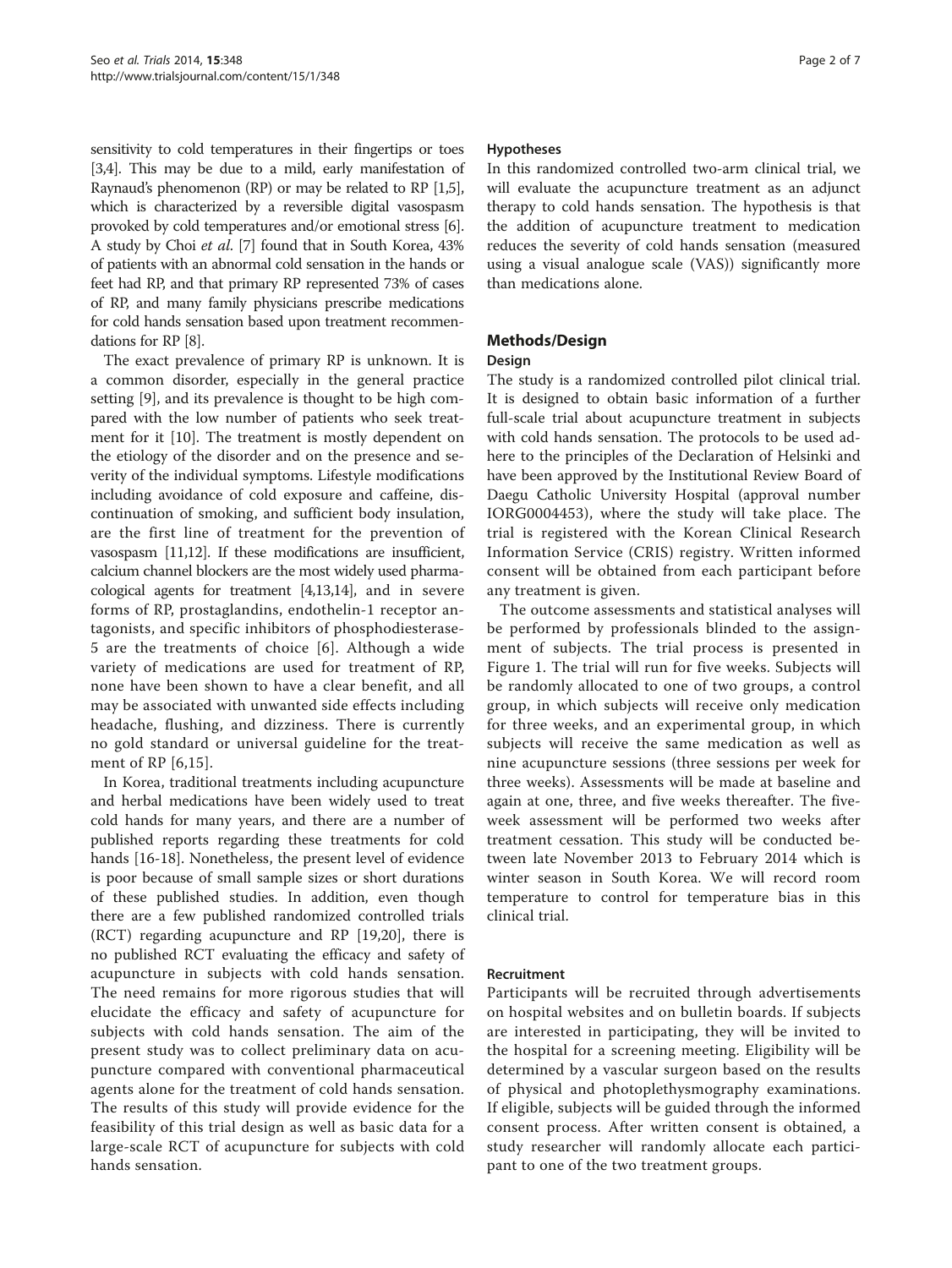<span id="page-2-0"></span>

#### Participants

A target sample size of 14 subjects with cold hands sensation has been set. One of the main objectives of this study is to provide an estimate of the sample size required for the full-scale randomized controlled clinical trial.

#### Inclusion criteria

Participants must meet the following criteria for inclusion in the study: cold hands sensation or RP, photoplethysmography showing decreased arterial pulse amplitude or abnormal ischemic pulse waveform such as biphasic or monophasic wave, aged between 20 and 75 years, VAS score of >3 for cold hands sensation, symptom duration of least one month, available for follow-up during the entire trial period, and provide written informed consent.

# Exclusion criteria

Participants will be excluded from the study if they meet any of the following criteria: one or more ulcerated fingers, acute ischemic disease requiring reperfusion surgery, high bleeding tendency due to anticoagulant medications, significant renal or hepatic disease, severe psychiatric or psychological disorders, known hypersensitivity reaction to acupuncture treatment, alcohol and/or drug abuse, pregnant, lactating, or planning pregnancy, any individual deemed ineligible by a physician, refusal to participate in the trial or to provide informed consent, or an inability to comprehend or express oneself in the Korean language.

# Randomization

Subjects will be randomized using a computerized random number generator by an independent statistician who is blinded to subject assignment. The method which we use for randomization concealment is sequentially numbered, opaque sealed envelopes. Block randomization will be performed once a participant's eligibility is confirmed and written informed consent has been obtained. Treatments will be scheduled after randomization.

# Interventions

Subjects will be randomly divided into two treatment groups: an experimental group (acupuncture plus medication group) and a control group (medication only group). The medication will be administered every day for three weeks and the acupuncture sessions performed three times per a week for three weeks (nine times in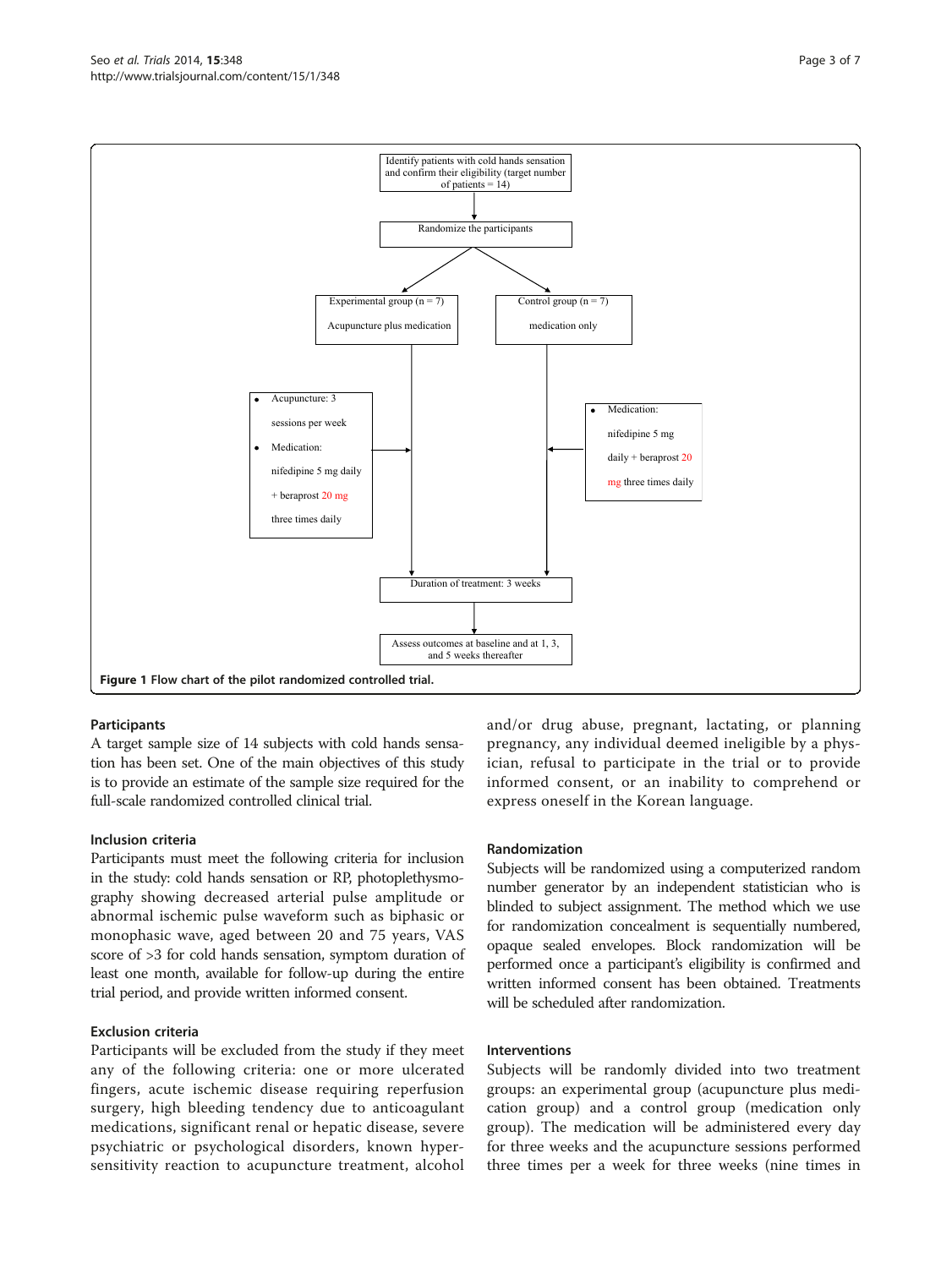total). There are no other interventions such as moxibustion, exercises, or lifestyle advice in this study.

#### **Medications**

Oral nifedipine (calcium channel blocker, 5 mg once daily) and beraprost (prostaglandin analog, 20 mg three times daily) will be prescribed for all subjects in both groups.

# Acupuncture treatment

The following acupoints will be used based on previously published work [[21](#page-5-0)]: unilateral GV20, bilateral ST36, PC6, TE5, LI4, and EX-UE9 (extra points). In total, 17 acupoints will be used. Sterilized disposable acupuncture needles (DongBang Acupuncture Inc., Korea)  $0.25 \times 40$ mm in size will be manually inserted into each of the acupoints. After needle insertion, the *deqi* sensation will be induced by manual stimulation. The needles will be inserted for  $20 \pm 5$  minutes and then removed. Acupuncture will be practiced by Korea Medical Doctors (KMD) who are licensed by Ministry of Health and Welfare.

# Data collection

In this study, the primary outcome will be measured by VAS. The secondary outcomes are changes in microvascular blood perfusion, frequency and duration of cold hands sensation episodes, and heart rate variability (HRV) measurements. Both primary and secondary outcomes will be assessed at baseline and at one, three, and five weeks after initiation of treatment. The treatment and outcomes measurement schedules are presented in Table 1.

# Primary outcome measurements

VAS The severity of cold hands sensation episodes ranges across a continuum of values but cannot easily be measured directly. Therefore, we will use a 10-cm VAS as the measurement instrument to determine the severity of cold hands sensation. Each subject will rate each episode of cold hands sensation on a scale of 0 to 10, where 0 indicates the absence of the cold hands sensation and 10 indicates the worst cold hands sensation imaginable. VAS measurements will be made at baseline and at one, three, and five weeks thereafter.

#### Secondary outcome measurements

Blood perfusion Laser Doppler perfusion imaging (LDPI) with a Perimed AB LDPI system (Perimed AB, Jaerfaella, Sweden) will be used to measure the perfusion of microcirculation in the skin of the hands. The LDPI system has a moving laser beam that scans the tissue in steps and a photo detector that measures the backscattered light. The frequency shift of the light has a direct relation to the perfusion of the lighted area of skin, according to the Doppler principle [[22](#page-5-0)].

The largest scanning image is  $64 \times 64$  (4096) points and low, medium, and high resolution modes are available. The largest scanning area is about  $20 \times 20$  cm. Measuring time is about 50 milliseconds per point, and 4 minutes for a  $64 \times 64$  image. A normal photo is taken along with the blood perfusion scan in order to localize the area of interest. When the scan is completed, the region of interest is selected for analysis of the mean blood perfusion and its changes using the built-in LDPI windows 2.5 software.

Frequency and duration of cold hands sensation episodes The subjects will record the frequency and duration of each episode of cold hands sensation. The average frequency and duration of attacks will be calculated weekly by dividing the total number of attacks and their duration by the number of a given weekly interval (observation period). The frequency and duration cold hands sensation episodes will be measured at baseline and at one, three, and five weeks thereafter. We will record the frequency and duration of cold hands sensation episodes by patient diaries.

Heart rate variation The pathogenesis of cold hands sensation is still unclear. Neural and intravascular mechanisms are thought to be involved in the pathological progress. The role of the autonomic nervous system is most often discussed, with particular attention to sympathetic over-reactivity. HRV analysis is a reliable non-

Table 1 Schedule of treatments and outcome measurements throughout the five-week randomized controlled trial

|             |                                               | <b>Baseline</b><br>Week 0 | <b>Treatment period</b> |        |        | Follow-up period |        |
|-------------|-----------------------------------------------|---------------------------|-------------------------|--------|--------|------------------|--------|
|             |                                               |                           | Week 1                  | Week 2 | Week 3 | Week 4           | Week 5 |
| Measurement | <b>VAS</b>                                    |                           |                         |        |        |                  |        |
|             | Blood perfusion                               |                           |                         |        |        |                  |        |
|             | Frequency and duration of cold hands episodes | $\sim$                    |                         |        |        |                  |        |
|             | <b>HRV</b>                                    |                           |                         |        |        |                  |        |
| Treatment   | Medication                                    |                           |                         |        |        |                  |        |
|             | Acupuncture                                   |                           |                         |        |        |                  |        |

HRV: Heart rate variability, VAS: visual analogue scale.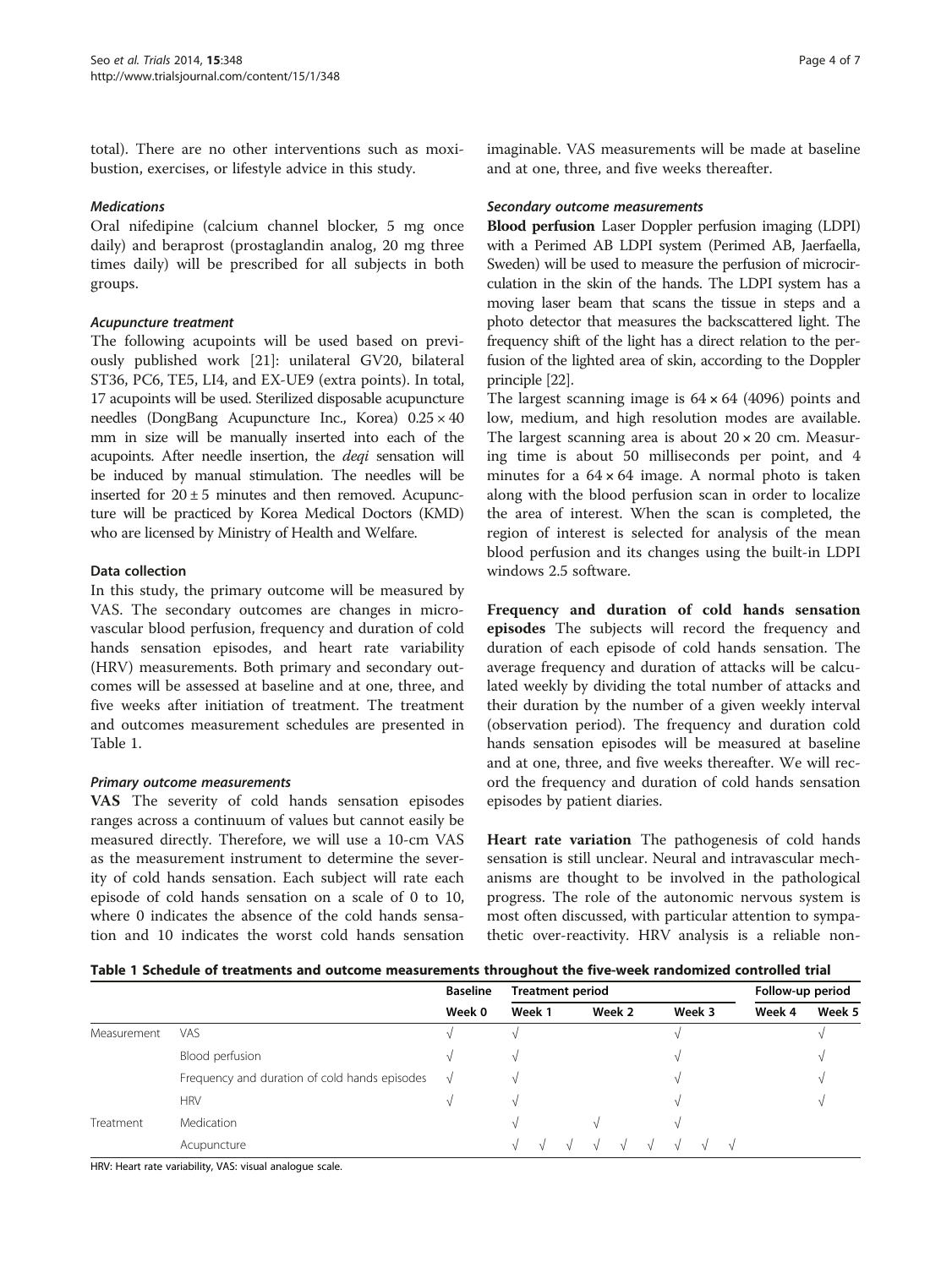invasive test that is used assess autonomic nervous system function [[23\]](#page-5-0).

HRV will be measured using a Medicore SA-2000E analyzer (Medicore Co., Ltd., Seoul, South Korea) with four limb electrodes. To minimize the influence of confounding factors, all subjects were prohibited from using drugs, caffeine, tobacco, and alcohol for eight hours before HRV testing. The frequency domain methods of HRV analysis will be used. Low frequency (LF), high frequency (HF), LF:HF ratio, LF in normalized units, and HF in normalized units will be measured. LF reflects the sympathetic influence, whereas HF reflects the parasympathetic influence. The LF:HF ratio reflects the interaction between sympathetic and vagal activity. LF in normalized units and HF in normalized units are the respective values of LF and HF divided by the sum of LF plus HF and multiplied by 100; thus, the sum of LF in normalized units and HF in normalized units is 100 [\[24](#page-5-0)]. HRV measurements will be conducted at baseline and at one, three, and five weeks thereafter.

#### Safety

The safety of this trial will be determined by red blood cell (RBC) count, hemoglobin level, platelet count, mean corpuscular volume (MCV), mean corpuscular hemoglobin (MCH) level, mean corpuscular hemoglobin concentration (MCHC), hematocrit (Hct), total white blood cell (WBC) count, erythrocyte sedimentation rate (ESR), aspartate aminotransferase (AST), alanine aminotransferase (ALT), blood urea nitrogen (BUN), and creatinine level, serum sodium level, serum potassium level, and serum chloride level. All subjects are evaluated twice, first at the screening visit and once more after the termination of acupuncture treatments. To monitor the safety of the acupuncture treatment, we will monitor the occurrence of edema, hemorrhage, and pain as adverse events.

Any reported adverse events will be recorded throughout the study and vital signs will be monitored at each visit. The subjects will be asked to voluntarily report information about adverse events, and the researcher will confirm the occurrence of adverse events through methods such as a medical interview. Details about adverse events, such as the date of occurrence, degree of severity, causal relationship with the treatment, other treatments or medications that are suspected to cause the adverse event, and treatment of the adverse event will be recorded in detail.

#### Withdrawal and dropout

All subjects will have the right to withdraw from the study at any time. Participation will be ended at any stage if the subject refuses to continue, withdraws consent, or violates the inclusion or exclusion criteria or the

trial protocol. The trial will be stopped if the principal investigator believes that there are unacceptable risks of serious adverse events.

#### Statistical analysis

The statistical significance level will be set at 5%, and the data will be processed with the last observation carried forward method for the intention-to-treat analysis. Statistical analysis in this study will be performed using IBM SPSS Windows version 19.0 statistical software (IBM Co., Armonk, NY, USA) and will be based on the Korean Clinical Trial Statistics Guidelines.

The study will identify the comparative equivalence of demographic variables and clinical characteristics between the experimental and control groups by performing the two sample t-test or Mann-Whitney U test if normality test is satisfied or not for continuous data, chi-square test for categorical data.

A repeated measure two-factor analysis will be performed to identify differences in VAS, blood perfusion, frequency and duration of cold hands sensation attacks and HRV scores between the experimental and control group based on time (baseline, weeks one, three, and five). If the interaction between group and time is statistically significant, the point at which the pattern of results between the two groups changes will be checked using the contrast analysis. To compare groups and the incidence frequency of adverse events related to acupuncture and medication, the chi-square test will be used.

# **Discussion**

Cold hands sensation is a common disorder within the Korean population. In Korea, many physicians believe the phenomenon is related to RP, and they may prescribe pharmaceutical treatments similar to those used for patients with RP [[5,8\]](#page-5-0). However, there is no established guideline for RP therapy, and many of the agents most frequently used in the treatment of RP are used off-label [\[15\]](#page-5-0) and consist mainly of vasodilators, in particular calcium channel antagonists such as nifedipine. While these agents have proven useful in some reports [[14\]](#page-5-0), in about 50% of patients, there is no beneficial effect [\[15\]](#page-5-0). Furthermore, their use has often been associated with an unacceptably high incidence of side effects including edema, flushing, erythema, dizziness, nausea, palpitations, and drowsiness [\[25](#page-5-0)[,26\]](#page-6-0). Beraprost is the first oral prostaglandin analog with vasodilatory and antiplatelet effects which has been used in the treatment of RP. To date, one double blind study has indicated that there was no difference between oral beraprost and placebo in the treatment of primary RP, and the same study found that patients in the beraprost group reported a significantly higher incidence of side effects including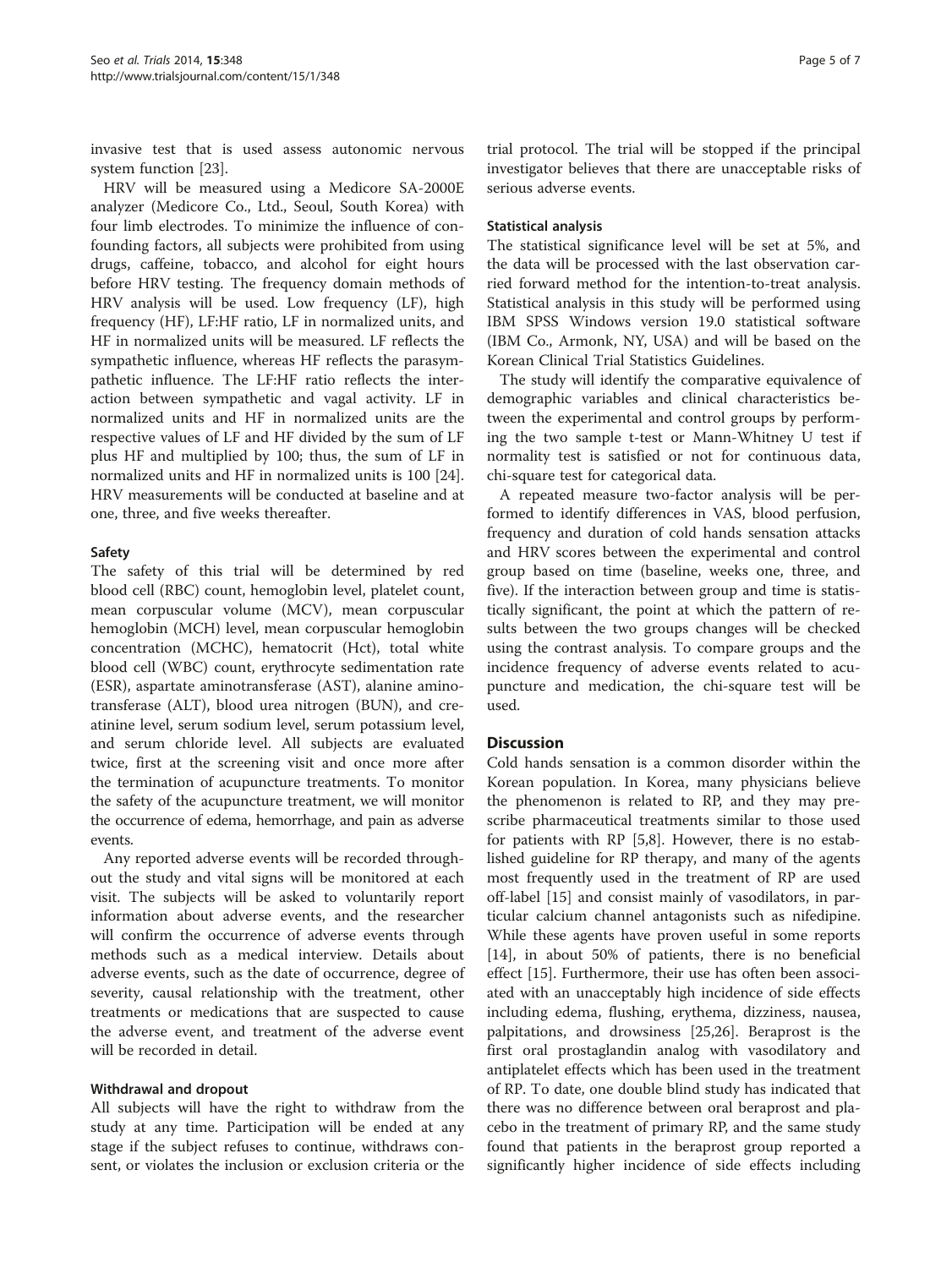<span id="page-5-0"></span>headache; dose increase was also limited by side effects such as headache, flushing, and diarrhea [15,[27\]](#page-6-0). The high prevalence of RP in the general population and the unfavorable side effects profiles of the present medications further demonstrate the need for alternative treatment options.

Acupuncture is one of the most important components of complementary and alternative medicine. It is a therapy that has been used for thousands of years in Korea. Recently, there has been increased interest in the therapeutic benefits of acupuncture [\[28](#page-6-0)]. In South Korea, many subjects with cold hands sensation already choose traditional Korean medicines such as acupuncture for treatment. However, thus far, there are no published controlled clinical trials investigating the efficacy and safety of acupuncture for treatment of cold hands sensation. We have therefore designed this pilot RCT to guide the design of a full-scale trial. Our study will be a first randomized controlled trial regarding cold hands sensation, but it has limitation of small sample size. We expect this pilot study to provide a clinical foundation for a future large-scale trial as well as information about the feasibility of such a trial.

# Trial status

This trial's recruitment was finished.

#### Abbreviations

HF: High frequency; HRV: Heart rate variability; LDPI: Laser doppler perfusion imaging; LF: Low frequency; RP: Raynaud's phenomenon; VAS: Visual analogue scale.

#### Competing interests

The authors declare that they have no competing interests.

#### Authors' contributions

JCS and HJL designed the study. MAK and SHP conducted the study. JCS and HJL wrote the manuscript. IHS contributed to the design of the data handling. WSY and KHP had primary responsibility for the final content of the manuscript. All authors read and approved the final manuscript.

#### Acknowledgements

This study was supported by a grant from the Ministry of Health & Welfare, Republic of Korea, 2013.

#### Author details

<sup>1</sup>Comprehensive and Integrative Medicine Institute, 3056-6 Daemyeong 4-dong, Nam-gu, Daegu 705-718, Republic of Korea. <sup>2</sup>Department of Acupuncture & Moxibustion, College of Oriental Medicine, Daegu Haany University, 165 Sang-dong, Suseong-gu, Daegu 706-060, Republic of Korea. <sup>3</sup>Department of Internal Medicine, College of Oriental Medicine, Daegu Haany University, 165 Sang-dong, Suseong-gu, Daegu 706-060, Republic of Korea. <sup>4</sup> Department of Medical Statistics, School of Medicine, Catholic University of Daegu, 3056-6 Daemyeong 4-dong, Nam-gu, Daegu 705-718, Republic of Korea. <sup>5</sup>Division of Vascular Surgery, Department of sugery, School of Medicine, Catholic University of Daegu, 3056-6 Daemyeong 4-dong, Nam-gu, Daegu 705-718, Republic of Korea.

#### Received: 20 January 2014 Accepted: 6 August 2014 Published: 4 September 2014

#### References

- 1. Hur YM, Chae JH, Chung KW, Kim JJ, Jeong HU, Kim JW, Seo SY, Kim KS: Feeling of cold hands and feet is a highly heritable phenotype. Twin Res Hum Genet 2012, 15:166–169.
- 2. The Asan Medical Center. [[http://www.amc.seoul.kr/asan/healthinfo/](http://www.amc.seoul.kr/asan/healthinfo/disease/diseaseDetail.do?contentId=32089) [disease/diseaseDetail.do?contentId=32089\]](http://www.amc.seoul.kr/asan/healthinfo/disease/diseaseDetail.do?contentId=32089)
- 3. Maricq HR, Weinrich MC, Keil JE, Smith EA, Harper FE, Nussbaum AI, LeRoy EC, McGregor AR, Diat F, Rosal EJ: Prevalence of scleroderma spectrum disorders in the general population of South Carolina. Arthritis Rheum 1989, 32:998–1006.
- 4. Wigley FM: Clinical practice: Raynaud's phenomenon. N Engl J Med 2002, 347:1001–1008.
- 5. Kim CM, Ock SM, Chung JH, Jang HS, Yoo DJ, Lee JB, Choi WS: Recognition of family practitioners on cold hands/feet syndrome and Raynaud's disease. Korean J Fam Med 2007, 28:339–345.
- 6. Lambova SN, Muller-Ladner U: New lines in therapy of Raynaud's phenomenon. Rheumatol Int 2009, 29:355–363.
- 7. Choi WS, Ock SM, Byeon JH, Jung SH, Park KS, Park JW, Yoo DJ, Lee JB, Kim CM: The prevalence of diagnosis as Raynaud's disease among the people complaint of abnormal sensation on hands and feet. J Korean Acad Fam Med 2003, 24:1085–1091.
- 8. Kim CM: The diagnosis and treatment of cold hands/feet syndrome. J Korean Acad Fam Med 2004, Suppl 11:273–277.
- 9. Choi WS, Choi CJ, Kim KS, Lee JH, Song CH, Chung JH, Ock SM, Lee JB, Kim CM: To compare the efficacy and safety of nifedipine sustained release with Ginkgo biloba extract to treat patients with primary Raynaud's phenomenon in South Korea; Korean Raynaud study (KOARA study). Clin Rheumatol 2009, 28:553–559.
- 10. Silman A, Holligan S, Brennan P, Maddison P: Prevalence of symptoms of Raynaud's phenomenon in general practice. BMJ 1990, 301:590–592.
- 11. Bakst R, Merola JF, Franks AG Jr, Sanchez M: Raynaud's phenomenon: pathogenesis and management. J Am Acad Dermatol 2008, 59:633–653.
- 12. Herrick AL: Treatment of Raynaud's phenomenon: new insights and developments. Curr Rheumatol Rep 2003, 5:168–174.
- 13. Porter JM, Rivers SP, Anderson CJ, Baur GM: Evaluation and management of patients with Raynaud's syndrome. Am J Surg 1981, 142:183–189.
- 14. Thompson AE, Pope JE: Calcium channel blockers for primary Raynaud's phenomenon: a meta-analysis. Rheumatology (Oxford) 2005, 44:145–150.
- 15. Levien TL: Advances in the treatment of Raynaud's phenomenon. Vasc Health Risk Manag 2010, 6:167–177.
- 16. Shin KR, Kwak SA, Lee JB, Yi HR: The effectiveness of hand acupuncture and moxibustion in decreasing pain and "coldness" in Korea women who have had hysterectomy: a pilot study. Appl Nurs Res 2006, 19:22-30.
- 17. Ryoo GS, Lee JM, Lee CH, Cho JH, Jang JB, Lee KS: A case report of cold hypersensitivity caused by acute and chronic blood deficiency. J Orient Obstet Gynecol 2009, 22:222–230.
- 18. Lee YJ, Hwang DS, Cho JH, Lee CH, Jang JB, Kim YS, Lee KS: Effects of acupuncture on patients with cold hypersensitivity by cold stress test pilot study. J Orient Med Thermol 2006, 5:69-77.
- 19. Hahn M, Steins A, Möhrle M, Blum A, Jünger M: Is there a vasospasmolytic effect of acupuncture in patients with secondary Raynaud phenomenon? J Dtsch Dermatol Ges 2004, 2:758–762.
- 20. Appiah R, Hiller S, Caspary L, Alexander K, Creutzig A: Treatment of primary Raynaud's syndrome with traditional Chinese acupuncture. J Intern Med 1997, 241:119–124.
- 21. The textbook compilation committee of Korean acupuncture and moxibustion medicine society: Textbook of the Acupuncture and Moxibustion Medicine. Paju: Jipmoondang; 2012:484.
- 22. Litscher G: Bioengineering assessment of acupuncture, part 2: monitoring of microcirculation. Crit Rev Biomed Eng 2006, 34:273–294.
- 23. Xhyheri B, Manfrini O, Mazzolini M, Pizzi C, Bugiardini R: Heart rate variability today. Prog Cardiovasc Dis 2012, 55:321–331.
- 24. Task Force of the European Society of Cardiology the North American Society of Pacing Electrophysiology: Heart rate variability: standards of measurement, physiological interpretation and clinical use: task force of the European Society of Cardiology and the North American Society of Pacing and Electrophysiology. Circulation 1996, 93:1043-1065.
- 25. Raynaud's Treatment Study Investigators: Comparison of sustained-release nifedipine and temperature biofeedback for treatment of primary Raynaud phenomenon: results from a randomized clinical trial with 1-year follow-up. Arch Intern Med 2000, 160:1101–1108.